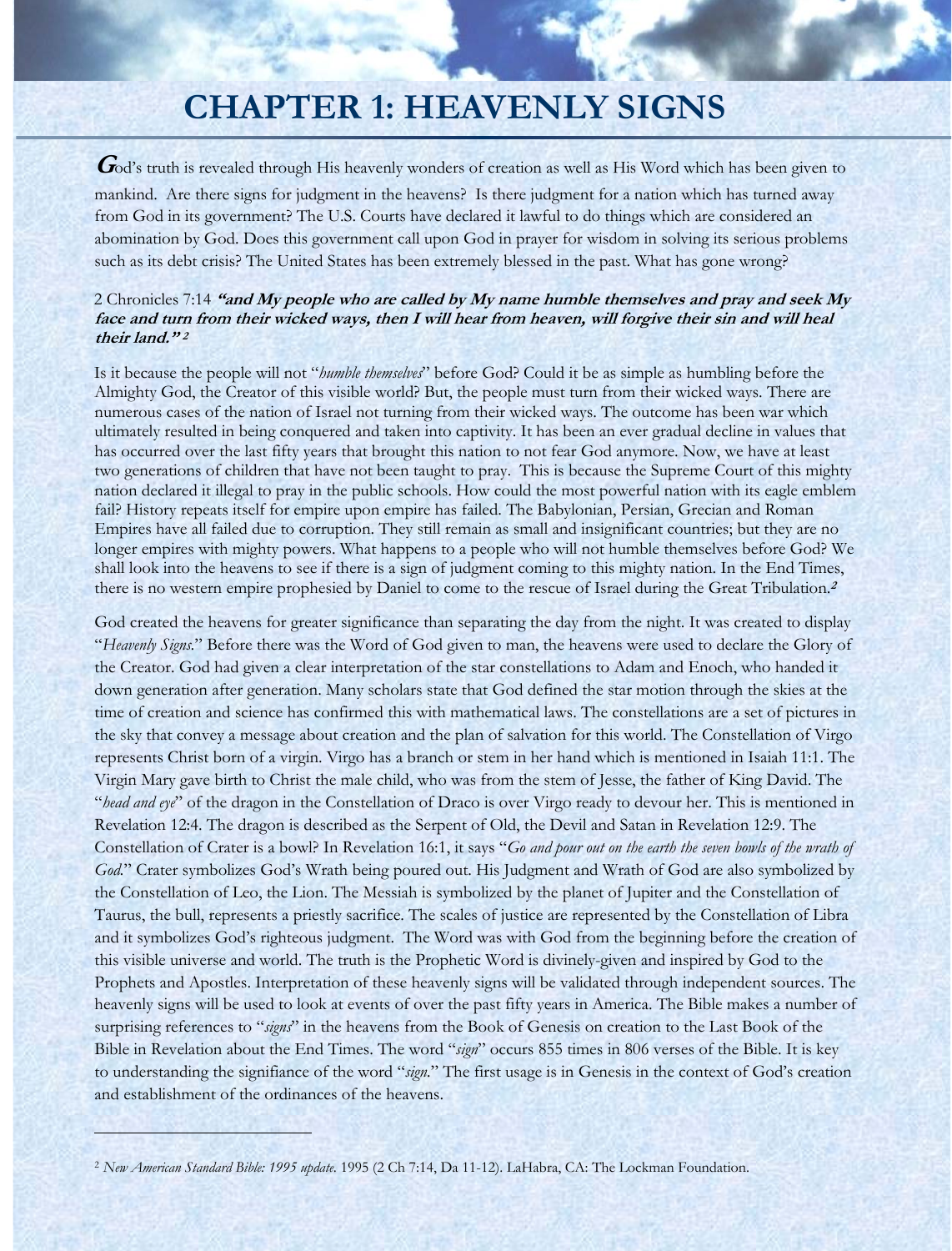# Genesis 1:14-15 **"Then God said, "Let there be lights in the expanse of the heavens to separate the day from the night, and let them be for signs and for seasons and for days and years; and let them be for lights in the expanse of the heavens to give light on the earth" and it was so." <sup>3</sup>**

It states that the heavens were created to be used for "*signs*." The sun, moon and stars, which include planets, were in the divine scheme of things, intended to be "*for signs and for seasons*." A star map can be used to pinpoint the exact day and year. The final usage is in Revelation 12.. It is referred to as a "*great sign*" in the heavens because it symbolizes God's chosen people, Israel. It is used in Joseph's dream of his eleven brothers bowing down to him. It is a sign of Israel and its twelve tribes, which includes the sun and the moon with a crown of stars.

# Revelation 12:1 **"A great sign appeared in heaven: a woman clothed with the sun, and the moon under her feet, and on her head a crown of twelve stars;" <sup>4</sup>**

#### .Psalms 147:4 "**He counts the number of the stars; He gives names to all of them." <sup>5</sup>**

A crown of stars is known as a star cluster. We also know through scripture God has named all the heavenly bodies. God's naming goes on to the present time; even though he uses man to do this. As an example is the dwarf planet Ceres, which was named in 2006, once it was determined not to be an asteroid, but a true planet.

**Ceres** *is the smallest dwarf planet in the inner Solar System. Goddess of the seasons; Demeter Ceres means* **"Earth Mother".** *Ceres' name may derive from the hypothetical Proto-Indo-European root \*ker, meaning "to grow", which is also a possible root for many English words, such as "create", "cereal", "grow", "kernel", "corn", and "increase". Roman etymologists thought "ceres" was derived from the Latin verb gerere,* **to bear,** *or* **bring forth***.* 

The planet of "*Ceres*" was seen in the sky above Bethlehem during the Birth of Christ our Lord; and it is the last object in the heavenly cluster to come down to earth as part of the Bethlehem Star. The choice by man of the name "*Ceres*" was not based upon the fact that it was associated with the Birth of Christ by a virgin. The planet's name, Ceres, has the Latin meaning of "*to bear*" *or* "*bring forth*" from an "*Earth Mother*." How appropriate it is to Christ's birth. Both the Old and New Testaments assume what happens in the heavens matter and are given by God as signs of events on the earth. We should follow the guidance and counsel of the Bible on the use of signs. Astrology assumes that the stars are the direct cause of personal events in one's life and can be used as predictions based upon an individual's birth date. The Bible lets us know that they are to be used as messages about earthly events either in the past or in the future**.** It may be useful to think of them as *Road Signs and Warnings*. Christ said in Luke 21:25 "*There will be signs in sun and moon and stars, and on the earth…..*" We shall use ancient interpretation for planetary signs and their meaning and use Biblical text wherever it is possible to explain the heavenly events as seen in the skies. Independent of the language (*Hebrew, Arabic or English*) names given to these heavenly bodies and their meaning should stay the same. God's naming of the stars also includes naming the constellations and their star clusters as seen in the Book of Job.

# **Stars and Constellations**

Most scholars believe the Book of Job is one of the oldest manuscripts of text ever written. In the Bible, it predates the time of Abraham and the founding of the Jewish nation of Israel. The Book of Job contains written passages about the stars and the constellations. It states that God himself put them in their place in the heavens. It also references the same constellations we know today by their names. Other than the Bible, there are ancient literatures *(Babylonian*) which appear to support the names as well. It appears in the star configuration of the

<sup>3</sup> *New American Standard Bible : 1995 update*. 1995 (Gen 1:14). LaHabra, CA: The Lockman Foundation.

<sup>4</sup> *New American Standard Bible : 1995 update*. 1995 (Rev 12:1). LaHabra, CA: The Lockman Foundation.

<sup>5</sup> *New American Standard Bible : 1995 update*. 1995 (Psalms 147:4). LaHabra, CA: The Lockman Foundation.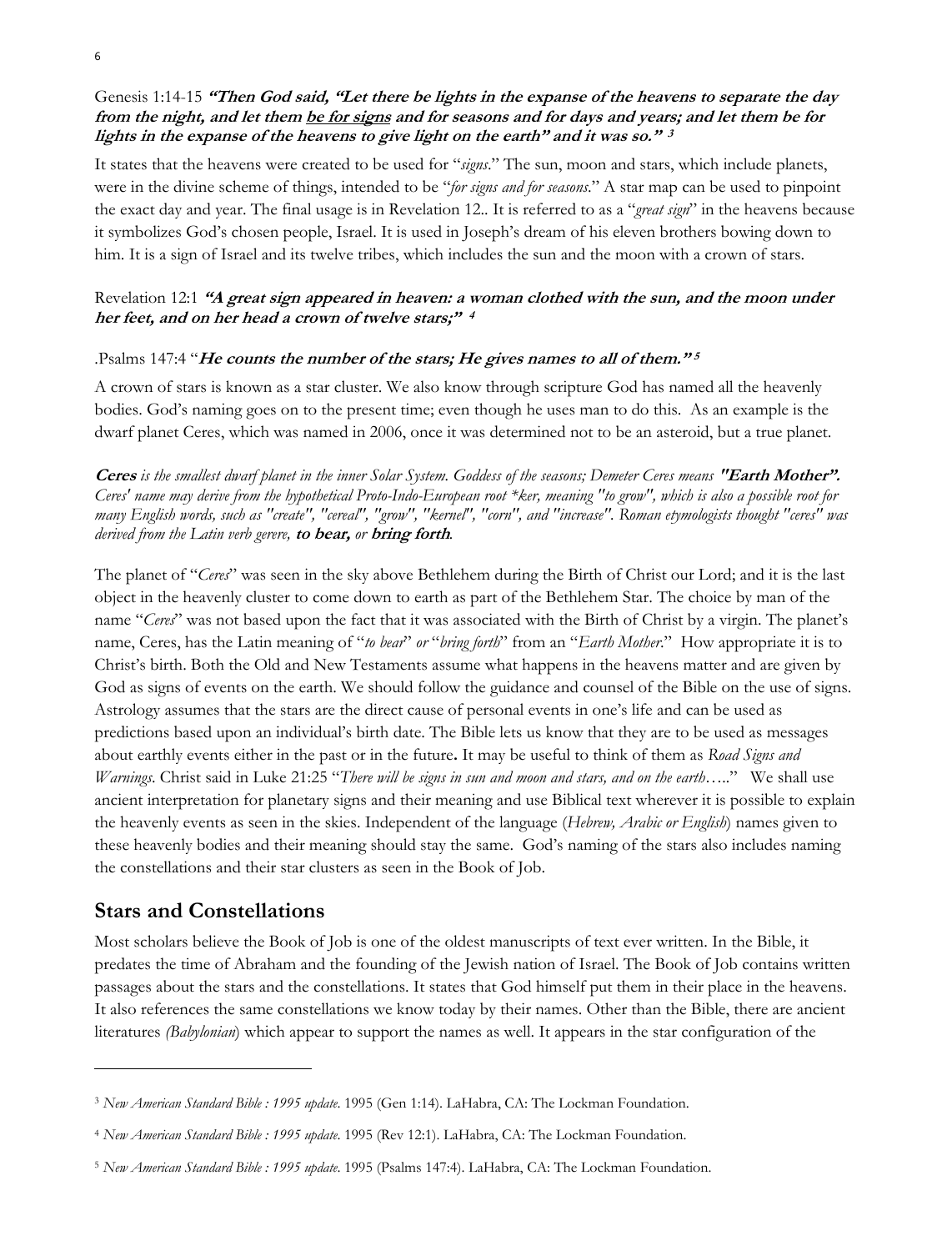constellations and what they represent may be the oldest surviving text of any language. Does this point to some level of importance and significance to mankind? There must be significance to their names. Some constellation and star names date back to the time of Job in the Bible such as "*Bear*." The Pleiades star cluster was given the Hebrew name הָימִכּ Kimah (*Kymh*) *cluster stars:—Pleiades* **6** in Job's time and is still used today. Some of today's present names of stars and their meaning were recorded during the ancient times of the Babylonian Empire. A prime example is the Star of Bethlehem. There are many passages which state that God arranged the stars and set the ordinance of the heavens. These are the mathematical laws of the heavens known for centuries.

## Isaiah 40:26 **"Lift your eyes on high, and see who created all these stars, The One who leads forth their host by number, He calls them all by name. Because of his greatness of His might and the strength of His power, not one of them is missing." <sup>7</sup>**

The first time I understood there was meaning to "*Heavenly Signs*" was with the birth of Christ and how the Magi saw the Star of Bethlehem in the East. The Magi understood that this was a sign of the Messiah, the King, and they came to worship Him and give Him gifts. I wondered how they knew the star represented the King. It was because of the heavenly bodies which made up the Bethlehem Star. It had meaning and significance to the Magi.

JOHANNES KEPLER (1571-1630) paved the way for rediscovery of the Bethlehem Star. He puzzled out the math which drives the heavens. He even used his formula to search for the Bethlehem Star. But unlike us, Kepler had no computer. With software incorporating Kepler's equations, we can animate ancient skies or the future skies over the Middle East or the United States with great precision and accuracy.

JOHANNES KEPLER set out to show that a planet would travel in a perfect circular orbit around the sun, called a solar orbit. This presented an easy mathematical model and simple view and beauty of his planetary understanding. Nevertheless, he could not force the mathematical model of circular orbits to align with what was observed in the night skies.

TYCHO BRAHE (1546-1601) made an invitation to Kepler to come to Prague and collaborate in the study of the solar system. At this time, it was poorly understood even after following Newton's work. It was thought, that the planets were "*Wandering Stars*." This was due to the fact that planetary movement across the skies didn't necessarily follow the normal path from east to west of the true stars in the night sky. Planets could retrace their paths in the night sky based upon night time observation. Both men were brilliant and motivated to unravel the mystery of planetary motion. Tycho Brahe died suddenly and Kepler found himself with full access to Brahe's library and works, which ended up changing everything from this point forward. Kepler published his First and Second Law of Planetary Motion in the year 1609. This was followed by Kepler's Third Law, about ten years later. These mathematical law models were so accurate that NASA and other astronomers worldwide use them today. Kepler's laws hold the keys to the heavens. The motion of the planets and the constellations are so unique that they can be used to pinpoint an actual day in the past or in the future with inclusion of the sun and moon even the hour of the day. With software incorporating Kipler's equations, we can model with computers as well as create the observable heavens for future and past heavenly events. All that is needed is to provide a given latitude and longitude of observation on the earth. In minutes the software can reproduce the numerous sky maps by computer hardware, which calculates using these equations. This software can be used to animate the night or daytime skies at any speed in time. This will make years, months, or days pass within a moment of a real time clock. This is what has been used to create the "*Heavenly Signs: U.S. Eagle Falls*" pictures incorporated into this book. This has been done by running computer software called "*Starry Night*" by Simulation Curriculum Corporation.

<sup>6</sup> Thomas, R. L. (1998). *New American Standard Hebrew-Aramaic and Greek dictionaries : Updated edition*. Anaheim: Foundation Publications, Inc.

<sup>7</sup> *New American Standard Bible : 1995 update*. 1995 (Isaiah 40:26). LaHabra, CA: The Lockman Foundation.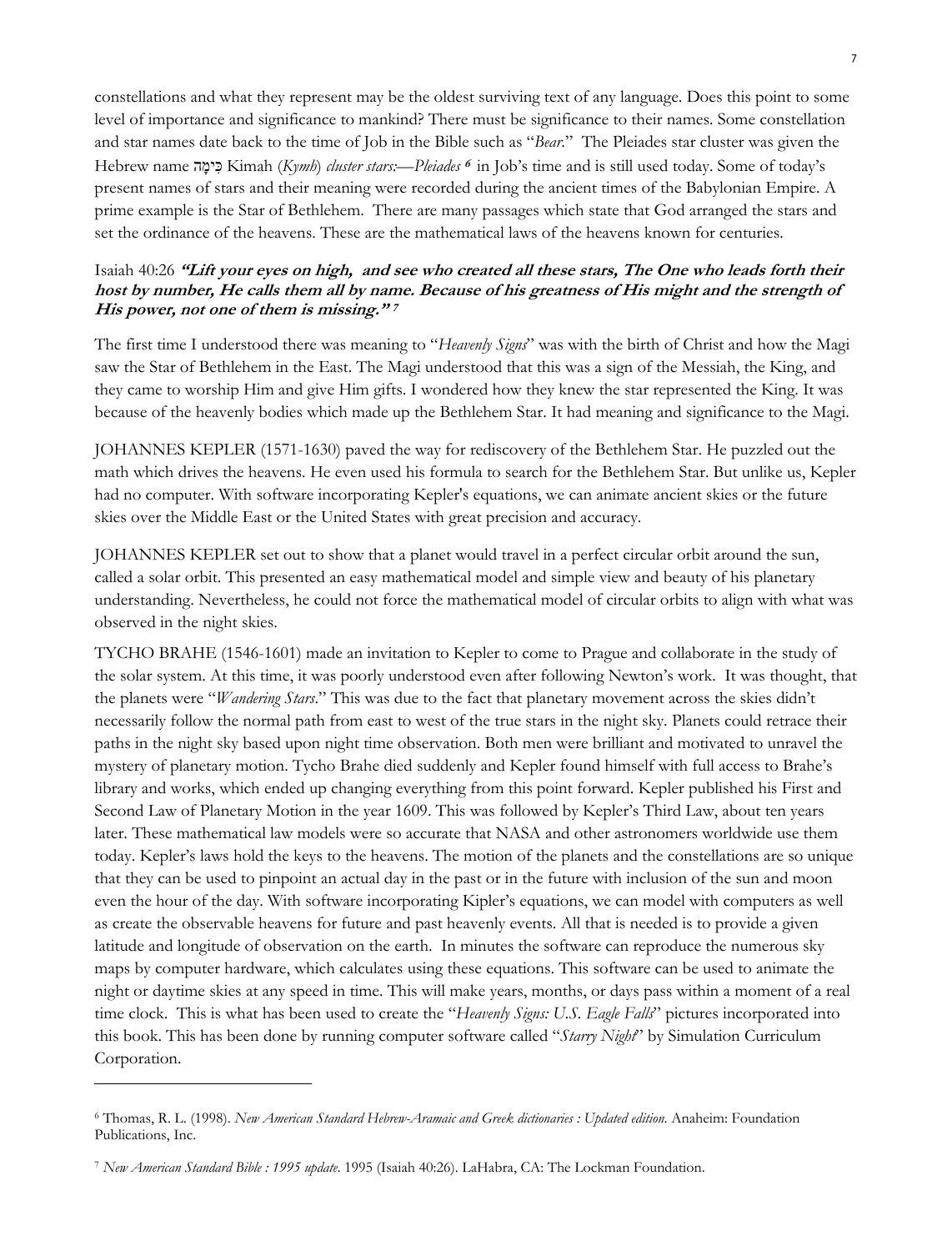What is the significance of heavenly bodies? In traditional astrological nomenclature, the stars were divided into "*fixed stars*" (Latin stellæ fixæ), which means the stars and other galactic or intergalactic bodies that are recognized by astronomers and "*wandering stars*" (Greek: πλανήτης αστήρ, planētēs astēr), which we know are the planets of the solar system. The first sets of stars were called "*fixed*" because it was thought they were attached to the firmament, and are the most distant from earth of the heavenly spheres. The "*fixed*" star movement across the sky is very predictable based upon their relationship to other stars and typically rise from the east and go down in the west much like the sun. The positions of the stars are uniquely given each day of every year.

The "*Noah's Ark*" picture shown below has a number of significant signs. The Constellation of Argo, the ship, was considered to be Noah's Ark by Bible scholar E.W. Bullinger. It was considered the Ark during the 19th century and has been broken up into multiple constellations during the 20<sup>th</sup> century by modern astronomers. Neptune is the god of the sea**.** Neptune seems to be the source of light on the Ark. The radiant light shines on the Constellation of Hydra which represents a serpent-like water beast. Beneath the waters was an entrance to the "*underworld*" and Hydra was its guardian. Hydra represents the seven headed serpent who is Satan. All of these constellations appear below the Constellation of Leo, the Lion. Leo symbolizes the Wrath of God. We know the Great Flood was God's outpouring of wrath upon the earth for destruction of "*the wickedness of man*."





*January 3503 BC - Noah's Ark and the Great Flood* 

This heavenly event of the flood was due to the partial eclipse of the moon with the sun, which has set below the horizon. The moon reflects radiate light into the heavens as if pointing to the planet Neptune. In ancient Greek times and Roman mythology, Neptune (Latin: *Neptūnus*) was a major god presiding over water, lakes, springs, rivers and the seas. He is the counterpart of the Greek god Poseidon. In the Greek-influenced tradition, Neptune was the brother of Jupiter and Pluto, each of them presiding over one of the three realms of the universe: the sea, heaven and earth, and the underworld. Neptune represents water and the sea. Just above Neptune is the Constellation of Leo. The Great Lion represents "*The Ancient of Days*" that is described in

<sup>8</sup> *New American Standard Bible: 1995 update*. 1995 (Ge 6:5). LaHabra, CA: The Lockman Foundation.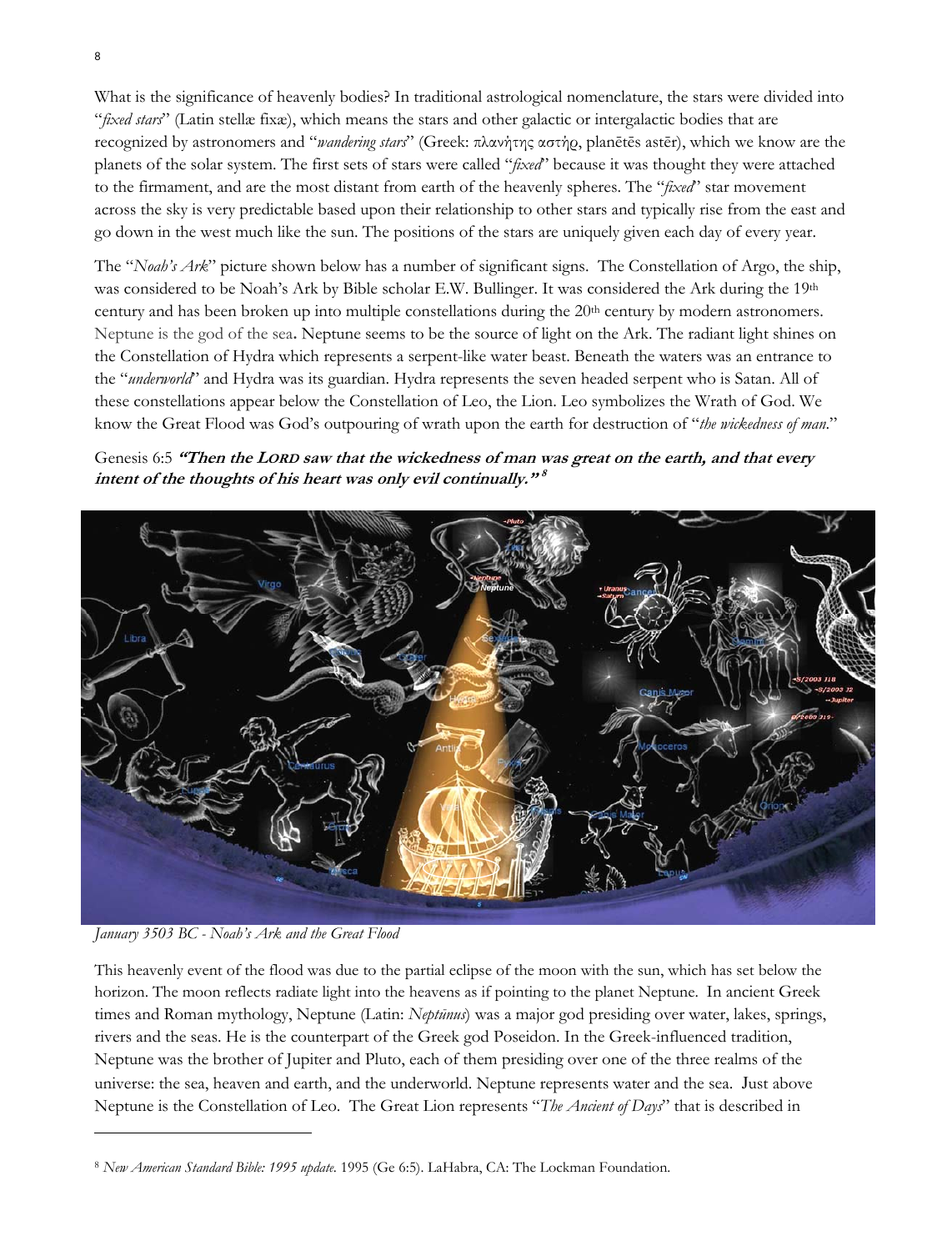Daniel 1:9. God the Father is seen as Leo Major, the Great Lion. Leo Minor represents the Deity of Christ as a Young Lion or just a Lion. Likewise, Christ is the Lion of Judah as seen in the Constellation of Leo and is mentioned in Revelation 5:5. The Lion represents Judgment and the Wrath of God. Just below Neptune is the Constellation of Hydra. Satan is symbolized by three constellations – Draco, the dragon, Serpens, the serpent, and Hydra, the water beast, that has seven heads. All three symbols are used in scripture - Leviathan the twisted serpent of the sea in Isaiah 27:1, Job 41, the Serpent of Old in the Garden of Eden in Genesis and the Dragon in Revelation. In the center of the heavens is Draco, the dragon, who is ready to deceive the entire world and to devour the virgin which is mentioned in Revelation 12:4. These are signs of deception. Leo, the Lion's paws are on the head of the serpent Hydra ready to strike the serpent's head. This is mentioned in Genesis 3:15 where the Lord said to the serpent "*He (Christ) shall bruise you (serpent) on the head (fatally)*." Satan will undoubtedly be conquered by Christ. In the picture of "*Noah's Ark and the Great Flood,"* Hydra is above the heavenly ship Argo, which is seen on the horizon. Argo Navis is no longer an officially recognized constellation, it has been divided into three constellations; Carina the Keel, Vela the Sails, Puppis the Stern, plus a subordinate division of Argo now called Pyxis Nautica, the Nautical Box or Mariner's Compass, which used to be called Malus, the Mast. The biblical school of course called it Noah's Ark, the Arca Noachi, or Archa Noae. In the 17th century the Ark seems to have been its popular title. Argo Navis is normally seen in the southern hemisphere. However, it comes up into the northern hemisphere over the Taurus Mountains in Turkey to set just above the horizon. This heavenly event was truly a wonder of God and a sign which could be seen by Noah and his sons. The heavenly sign of the ark and the flood occur from a partial eclipse of the sun and moon over five thousand years ago. Solar eclipses have been interpreted as bad omens. God created just the right size of the moon and the correct distance from the sun to allow for a total eclipse to occur. During the creation of the heavens and earth, God has put signs into the heavens for us to see and interpret. We will first take a look at the significance of the moon. Total solar eclipses are considered a bad omen for the nations. Blood moons are an omen for the Jewish people and the nation of Israel. Both are recognized in ancient times and today's world in which we live.



*Total Solar Eclipse with the moon – Designed by the Creator Red Blood Moon – Lunar Eclipse (NASA)*

There are three sets of blood moons or lunar eclipses that corresponded to significant events in the past. The Spanish Inquisition's final year of 1492 when the Alhambra Decree ordered all remaining Jews who would not convert to Christianity to leave Spain. The Israeli 1948 War of Independence and the 1967 Israeli Six-Day War had back-to-back blood red moons occur on the first day of Passover and Tabernacles as well as the following year. The other blood moons were in 162/163 AD, 795/796 AD, 842/843 AD and 860/861 AD. Solar eclipses have been interpreted as bad omens or forewarnings. The ancient Greek historian Herodotus wrote that Thales of Miletus predicted an eclipse that occurred during a war between the Medians and the Lydians. Both sides put